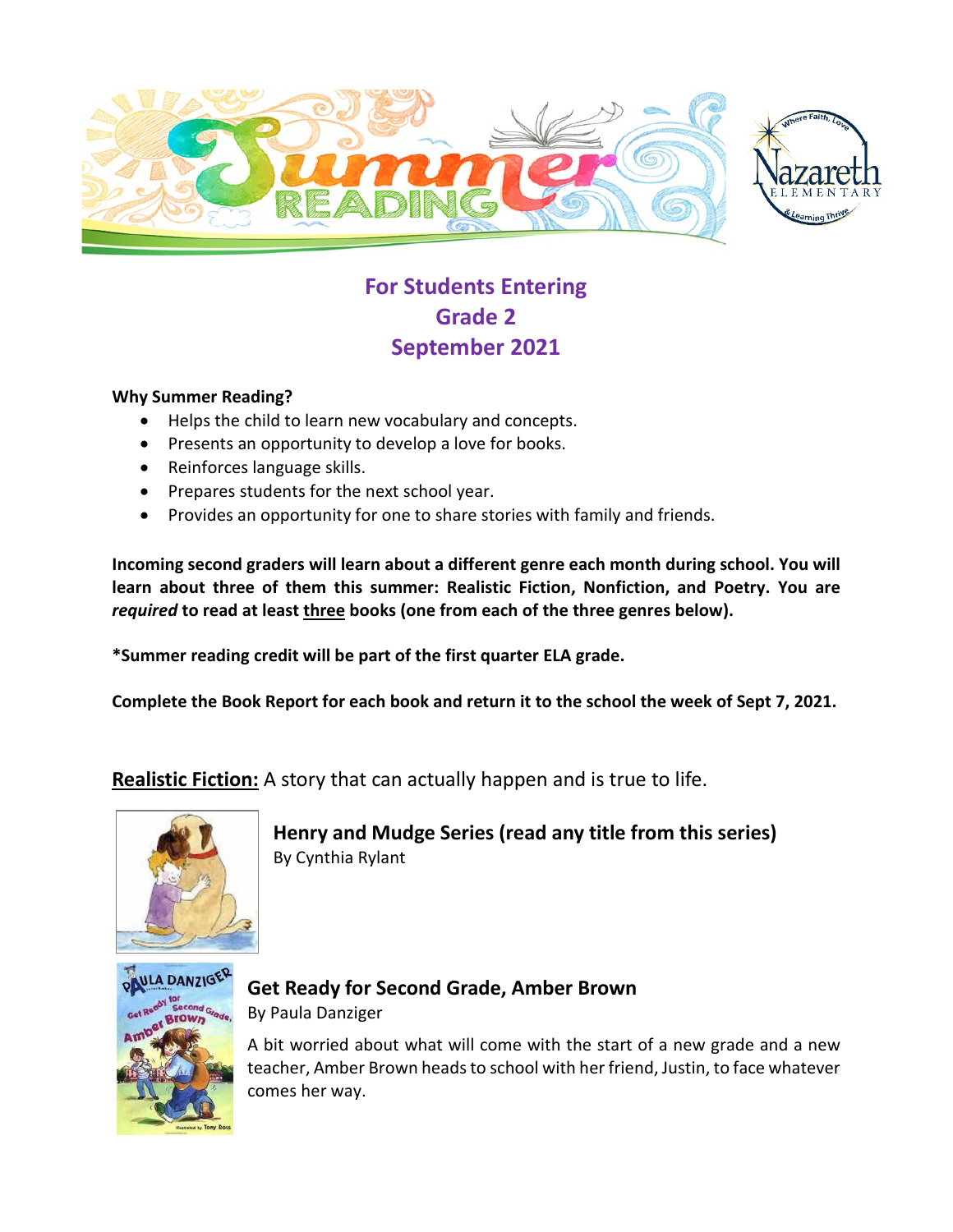## **Amelia Bedelia Series (read any title from this series)**



By Herman Parish



**Ira's Sleep Over** By Bernard Waber

A little boy is excited at the prospect of spending the night at his friend's house but worries how he will get along without his teddy bear.

**Nonfiction:** A true story about real people and real events.



### **Bird, Butterfly, Eel**

By James Prosek

Follow a bird, a monarch butterfly, and an eel from summer on a farm until they make their respective fall voyages south and then later begin to return north when the weather warms.



## **The Bravest Dog Ever: The True Story of Balto**

By Natalie Standiford

Recounts the life of Balto, the sled dog who saved Nome, Alaska from a diphtheria epidemic by delivering medicine in a snowstorm.



**Gorillas** 

By Seymour Simon

Describes the physical characteristics and behavior of gorillas.



**Magic School Bus (read any title from this series)** By Joanna Cole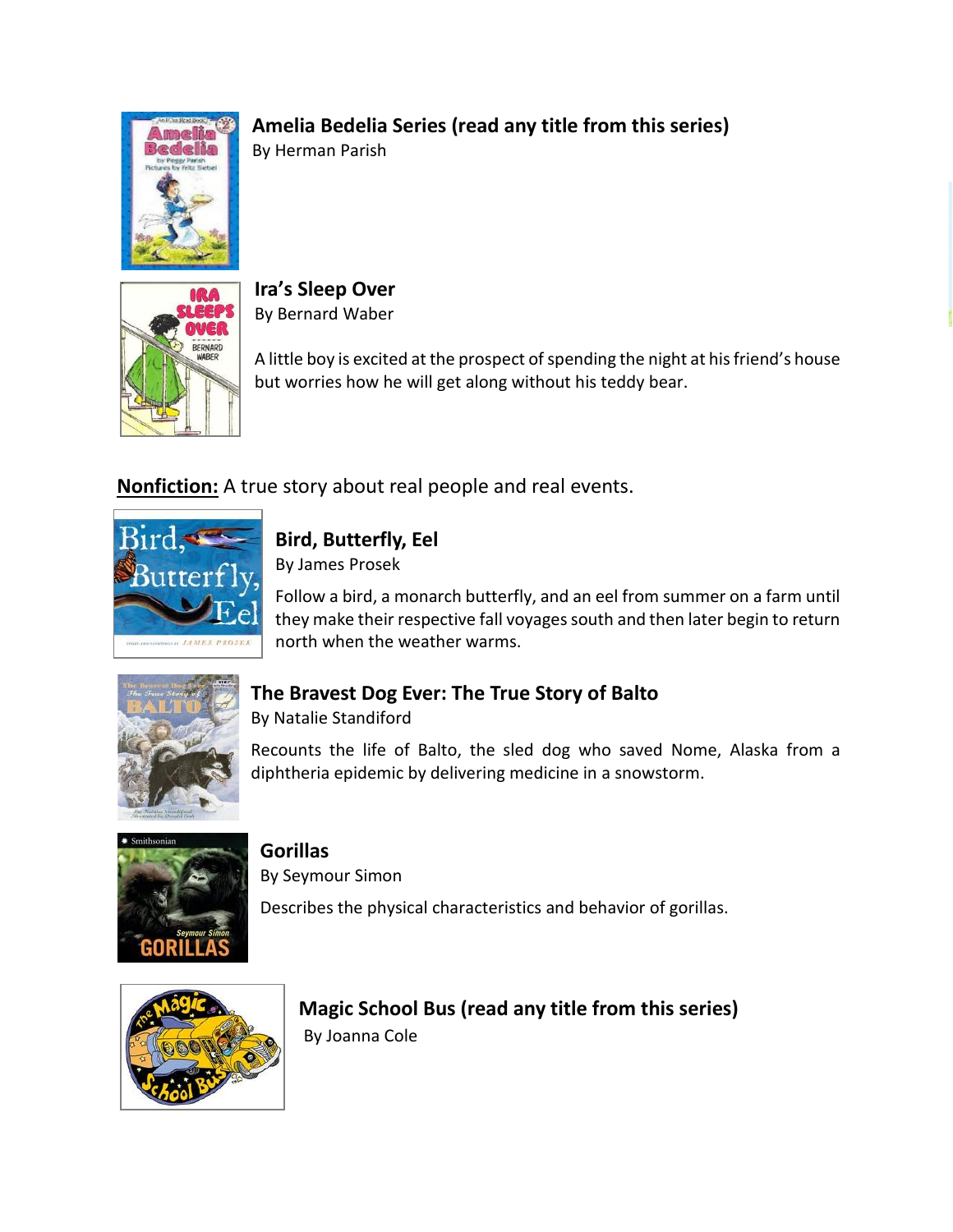### **Poetry**



## **Animals, Animals**

By Eric Carle

An illustrated collection of poems by a variety of authors describing the peculiarities of pets and wild and domestic animals.

### **And Then There Were Eight**

By Laura Purdie Salas

A collection of outer space-themed poems for children.



**What a Day It Was At School** By Jack Prelutsky Poems about school



**You Read To Me, I'll Read to You** By Mary Ann Hoberman Classic Mother Goose rhymes

## **Copies of these books are available at:**

 $\Box$  The public library

- o Some libraries in Monroe County are offering curbside pickup this summer.
- o You can also access ebooks through the Monroe County Library website found at [https://libraryweb.org/.](https://libraryweb.org/) Click the **Ebooks and More** link to find out how to use your library card to download ebooks right to your electronic device.



**Ebooks & More** 

**E** Many bookstores



Monroe County Libraries are also offering many resources and virtual programming for kids and families this year. Check out the **Learn & Play** link on the Monroe County Library website for entertainment and educational resources.

Learn & Play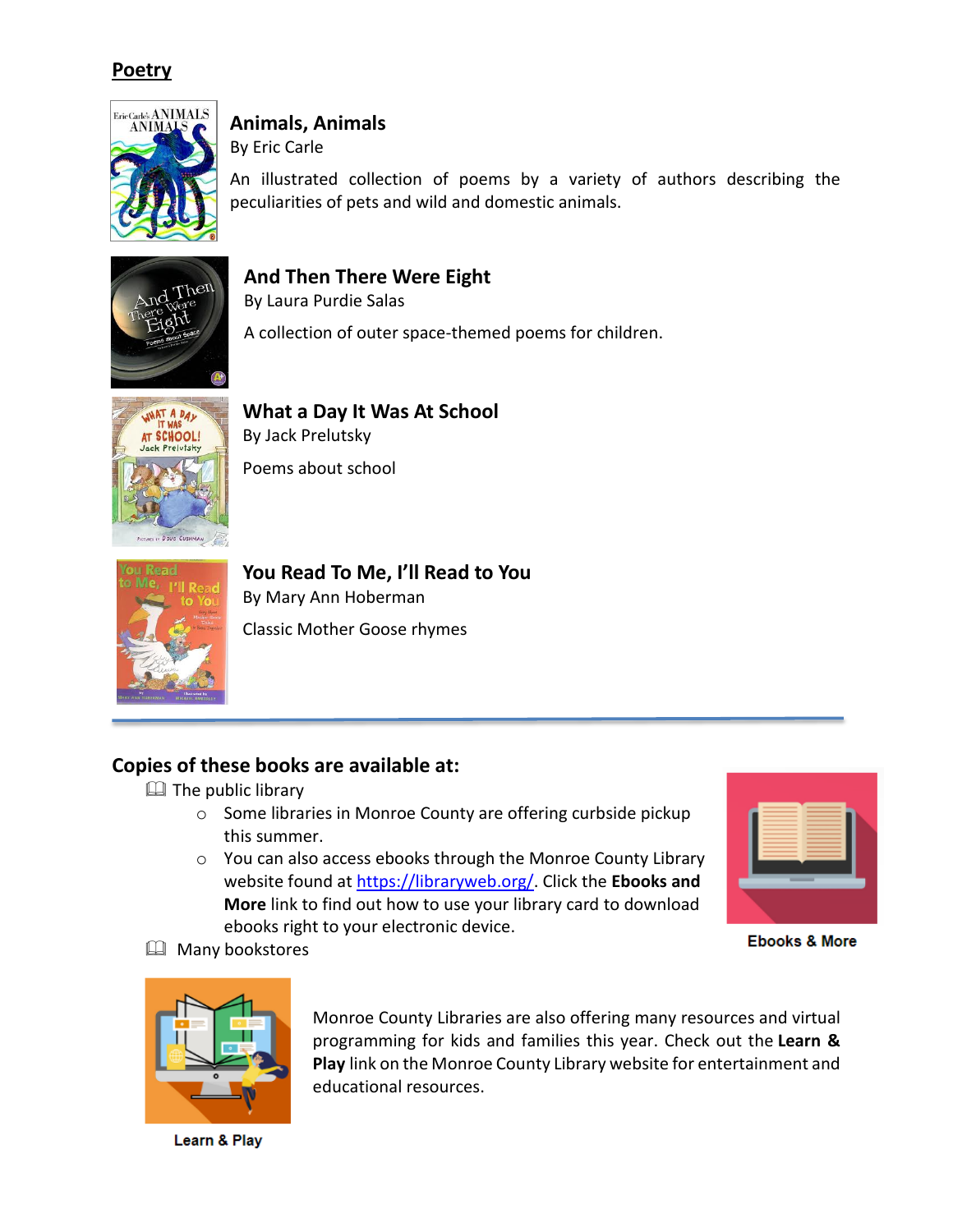## **Nazareth Elementary Reading Assignment for Students Entering Grade 2**



Student Name\_\_\_

For each book that you read this summer, write a book report. Write two sentences about why you liked or did not like the book and draw a picture for each book.

Write in complete sentences, use capital letters and punctuation marks, check spelling, and write neatly.

|                                                            | <b>Book Report #1</b> |
|------------------------------------------------------------|-----------------------|
|                                                            |                       |
|                                                            |                       |
|                                                            |                       |
|                                                            | Rating:               |
| Explain whether or not you liked the book (two sentences): |                       |
|                                                            |                       |
|                                                            |                       |
|                                                            |                       |
|                                                            | Illustration          |
|                                                            |                       |
|                                                            |                       |
|                                                            |                       |
|                                                            |                       |
|                                                            |                       |
|                                                            |                       |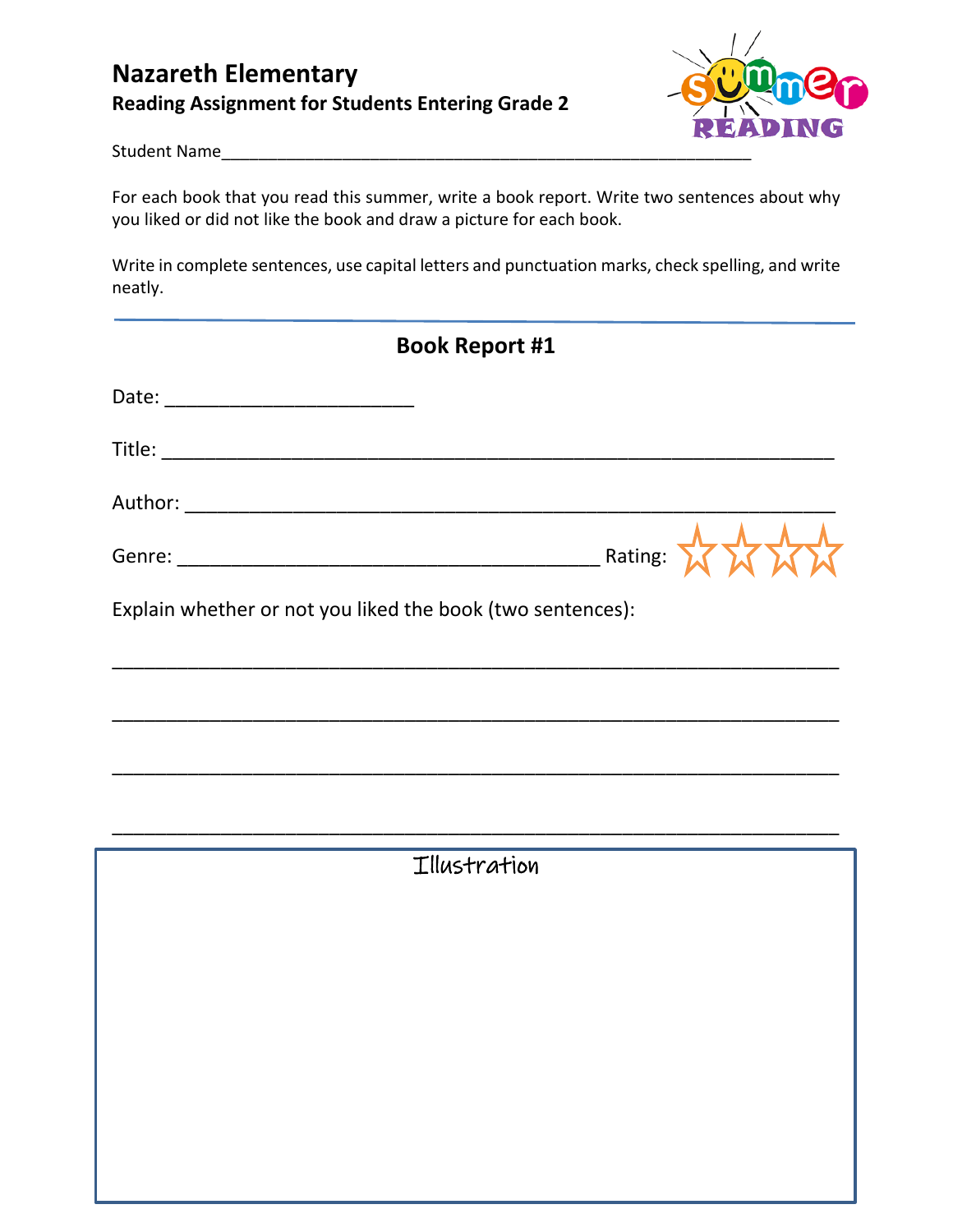# **Book Report #2**

| $R$ ating: $\frac{1}{2}$                                   |  |
|------------------------------------------------------------|--|
| Explain whether or not you liked the book (two sentences): |  |
|                                                            |  |
|                                                            |  |
|                                                            |  |
| Illustration                                               |  |
|                                                            |  |
|                                                            |  |
|                                                            |  |
|                                                            |  |
|                                                            |  |
|                                                            |  |
|                                                            |  |